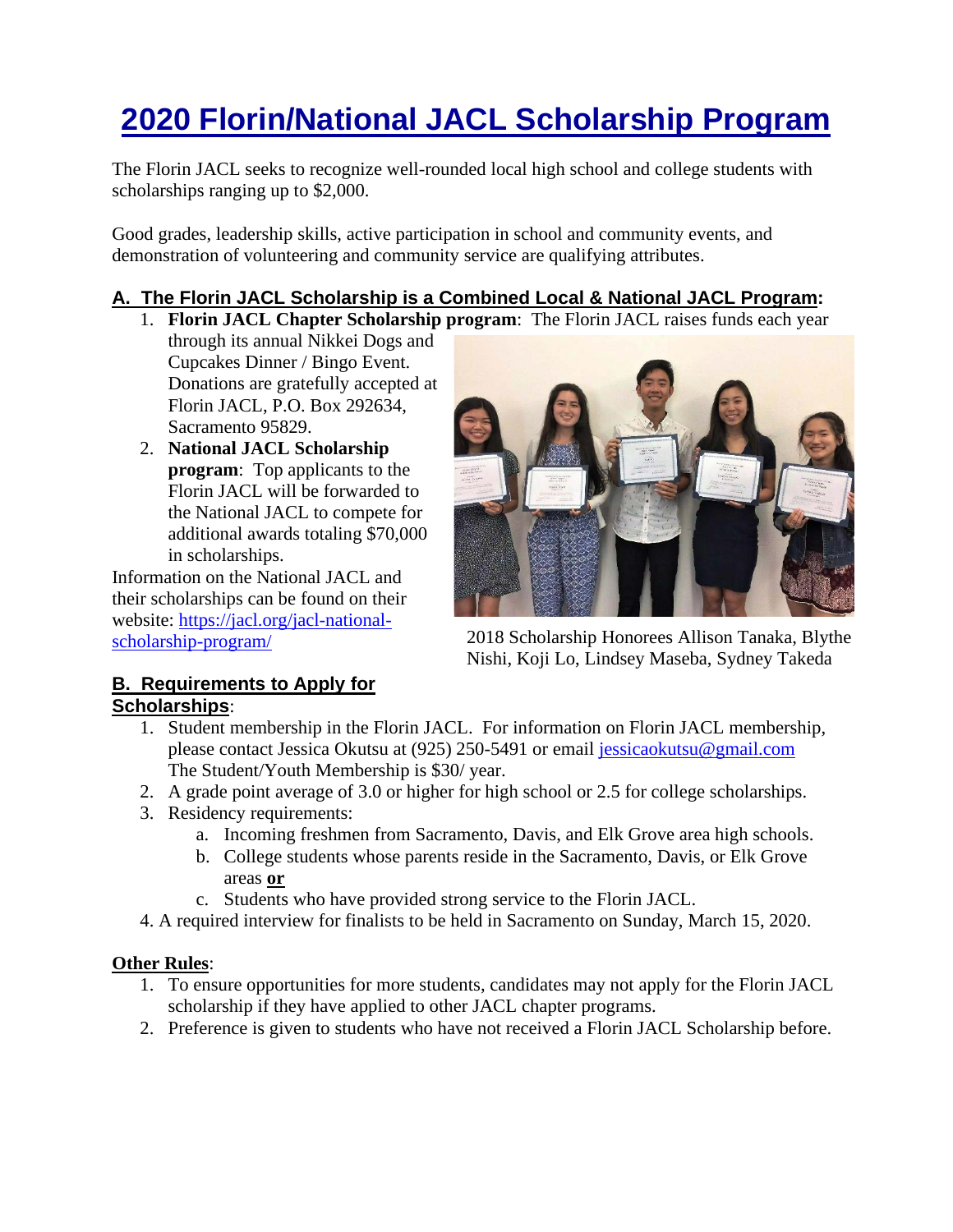### **C. Evaluation Criteria for Florin / National JACL Scholarship Awards**:

The three general criteria used by the Florin JACL Scholarship Program are:

- 1. Community service and involvement. Participation with Florin JACL is desirable.
- 2. Leadership experience
- 3. Academic achievement

#### **D. Scholarship Calendar:**

- 1. Scholarship Applications Available: January 2020
- **2. Deadline for Postmarked Applications & ALL Documents: March 1, 2020**
- **3. Required Interviews for Scholarship Finalists (Sacramento): March 15, 2020**
- 4. Florin JACL Applicants Notified of Awards: by March 20, 2020
- 5. Top Florin JACL apps forwarded to National JACL for review. April 1, 2020
- 6. Florin JACL Scholarship & Ice Cream Social Event: May, 2020 (TBA)
- 7. National JACL Applicants Notified of Awards: Late August 2020

#### **E. Important Checklist for Scholarship Applications:**

**1. Incoming Freshmen:** Submit completed Florin JACL / National JACL application (Freshman version) packet, plus 3 copies. Printed hard copy of the application and documents are to be sent to Ruth Seo in Sacramento

**2. Current College Students (including Hagiwara financial aid applicants):** Need submit completed Florin JACL / National JACL packet (General College version), plus 3 copies. Printed hard copies the application and documents to be sent to Ruth Seo in Sacramento

The chart below lists the key requirements for the two packets. For more detailed information, please see the application forms. Please make sure all documents, except for official transcript, are copied on one side only. JACL Scholarship applications are available in Microsoft Word format.

Please prepare each packet and submit **by the March 1, 2020 deadline** to Ms. Ruth Seo, 920 Roeder Way, Sacramento, CA **95822**. The packets may be mailed **or** hand-delivered by March 1, 2020.

For further information or questions, please contact Florin JACL Scholarship Chairperson Ruth Seo at (916) 425-0791 or [rseo@att.net](mailto:%20rseo1@att.net) 

Or check the Florin JACL Chapter website at: [www.florinjacl.com](http://www.florinjacl.com/) or Facebook page at: [www.facebook.com/florinjacl](http://www.facebook.com/florinjacl) or the Florin JACL Brochure.

- 
- 
- -